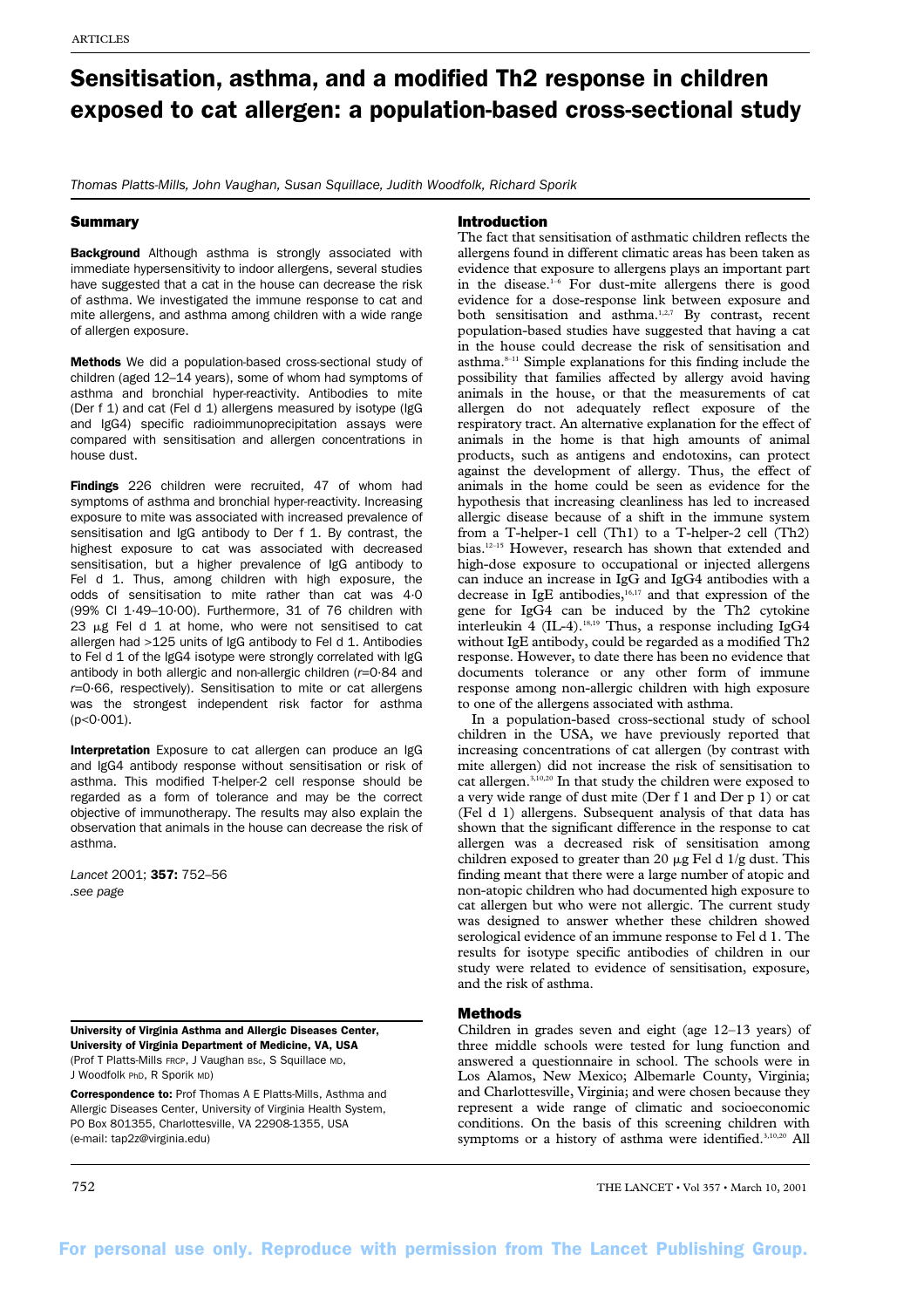the children identified as symptomatic by questionnaire, and an equal number of random controls from the same cohort were skin tested and challenged with histamine to define bronchial hyper-reactivity (BHR) as described previously.20 Children were considered hyper-responsive if at the maximal cumulative dose of  $3.9 \mu$ mol histamine or before the forced expiratory volume in 1 s  $(FEV_1)$ decreased by 20% of the post-saline value. Skin testing was carried out in a medical clinic by the prick technique with lancets, with extracts of *Dermatophagoides pteronyssinus*, *D farinae*, cat dander, mixed cockroach extract, grass pollen, and ragweed pollen.<sup>3,20</sup> A wheal size of  $4\times 4$  mm was regarded as positive.3,10,20 Asthma was defined as symptomatic BHR.<sup>1–3,20</sup> Written consent was obtained from the parents for skin testing, blood, and bronchial provocation. The studies were approved by the Human Investigation Committee of the University of Virginia. Dust samples were obtained from four different areas within the children's homes and assayed for dust mite (Group 1 mite allergen) and cat allergen (Fel d 1) as described previously.3,20,21 In accordance with the international workshop report, the values were expressed as  $\mu$ g/g and the highest value found in the home for each allergen was taken as the index of exposure.<sup>22</sup>

### *Serum assays*

IgE antibodies to cat and dust mite were measured by means of a quantitative radioallergosorbent test (RAST). Values 40 RAST units were considered positive and one RAST unit had been estimated to be  $\neg 0.1$  ng IgE antibody.<sup>6,20</sup> For the analysis a child was defined as sensitised when either they had a skin test  $\geq 4$  mm or a RAST  $\geq 40$  units/mL.<sup>3,20</sup> IgG antibodies to the purified allergens, Der f 1 and Fel d 1, were measured with a radioimmunoprecipitation assay.<sup>17,23</sup> Briefly, 6 ng of Fel d 1 (or Der f 1) radiolabelled with <sup>125</sup>I was added to  $0.1$  mL of serum diluted  $1/25$  or  $1/50$ . After 4 h, 0·1 mL of polyspecific goat antibodies to human IgG (diluted 1:4) was added. The precipitate was allowed to form overnight and washed three times by centrifugation. Each assay was carried out in parallel with a control curve with serum containing 4100 units with binding activity for Fel d 1.21,23 The goat antibodies to human IgG bind each of the IgG isotypes equally, so the results reflect the total IgG antibodies. IgE antibodies to Fel d 1 were assayed by a similar technique using IgE myeloma serum (PS) as a source of carrier IgE and goat antibody to human IgE to precipitate IgE.23 Antibodies specific for Fel d 1 of the IgG4 isotype (a subset of the IgG antibodies) were measured by a double antibody modification of the IgG assay, by means of a mouse monoclonal antibody to human IgG4 (Lot # BYAS 1121, Clone # HP 6025 [Accurate Chemical and Scientific Co, Westburg, NY, USA]). The antibodies were precipitated using goat antibody to mouse IgG, which had been repeatedly absorbed over human IgG bound to activated Sepharose (Pharmacia, Kalamazoo, MI, USA).17 The units for IgG antibody and IgG4 antibody to Fel d 1 used here were estimated to represent  $0.1$  ng and  $0.03$  ng of Fel d 1 binding activity/mL. In preliminary experiments precipitating antibodies were tested for by the Ouchterlony technique using cat extract (1:10 weight to volume; Hollister-Stier, Spokane, WA, USA) containing 16 µg Fel d 1/mL and rabbit antibody to Fel d 1 as a positive control. None of the serum samples tested, including the 40 samples with the highest titres of IgG antibody to Fel d 1, had detectable precipitins.

The cat allergen (Fel d 1) was purified from cat extract by affinity chromatography, with the monoclonal antibody FdIA.21 The antigen eluted at pH 3·9 was further purified by size exclusion chromatography. Dust-mite allergen

Der f 1 was purified from extract of *D farinae* by means of affinity chromatography with the monoclonal antibody 4C1B8.22

#### *Statistical analyses*

 $\chi^2$  tests for trend were used to analyse links between exposure to dust mite or cat allergen in the home and sensitisation or antibody responses. Exposure groups were formed by dividing the patient sample into tertiles or sextiles. Univariable and multivariable logistic regression analyses were used to distinguish associations with asthma. Logistic regression was also used to model the binary response of mite sensitisation relative to cat sensitisation and their interaction. The Huber-White method was used to adjust variances to correct for correlated responses for mite and cat allergen coming from the same house.<sup>24</sup> Associations between IgG and IgG4 responses to Fel d 1 were assessed with Spearman rank correlations. All analyses were done with S-PLUS 4.5 (MathSoft, Seattle, WA, USA).

## Results

226 children were recruited to the study (117 boys, 109 girls), of whom 49 were African American and 47 had symptoms and BHR. Serum samples were available from all of them. Assessment of sensitisation to cat or mite allergen was based on RAST or skin tests because we wished to identify all the children who were allergic. In accordance with previous results, sensitisation to mite increased with increasing exposure<sup>1,7,22</sup> (table 1). On examination the results and the published data we found that the difference between the response to the two allergens was primarily due to a decreased number of children with evidence of sensitisation to cat in the highexposure group (table 1). With logistic regression to model the sensitisation by two allergen types, three exposure groups and their interactions showed that the odds of being sensitised to mite compared with cat was significantly increased in the high-exposure group (odds ratio 4·0 [99% CI 1·49-10·00]). By contrast, the odds of being sensitised to mite or cat was not significantly different among children with low  $(1.63 \, [0.58-4.61])$  or moderate exposure  $(1.36 \quad [0.58-3.2])$ . We found no qualitative difference in logistic regression results when we adjusted variances to correct for correlated responses coming from the same school rather than from the same student's house. Thus, the dose-response link between cat exposure and

| <b>House-dust mite</b>                                                                                           | Group 1 mite allergen ( $\mu$ g/g dust)* | p                                                |                           |                                      |
|------------------------------------------------------------------------------------------------------------------|------------------------------------------|--------------------------------------------------|---------------------------|--------------------------------------|
|                                                                                                                  | $0 - 0.92$<br>$(n=76)$                   | $0.92 - 14.4$ 14.4-129<br>$(n=76)$               | $(n=74)$                  |                                      |
| Sensitised to mite+<br>IgG-positive Der f 1‡<br>IgG positive/sensitised<br>IgG positive/not sensitised<br>Atopic | 18<br>8<br>3<br>5<br>47                  | 24<br>16<br>11<br>5<br>36                        | 28<br>24<br>21<br>3<br>39 | 0.06<br>0.02<br>< 0.0001<br>ns<br>ns |
|                                                                                                                  |                                          |                                                  |                           |                                      |
| Cat                                                                                                              |                                          | Cat allergen (Fel d 1 $\mu$ g/g dust) $\ddagger$ |                           | p                                    |
|                                                                                                                  | $0 - 1.7$<br>$(n=75)$                    | $1 - 7 - 23.0$<br>$(n=75)$                       | $23.0 - 3840$<br>$(n=76)$ |                                      |

\*Group 1 mite allergen is the highest concentration of Der f 1 plus Der p 1 found in the home, Fel d 1 is the highest concentration of cat allergen found in the home  $\dagger$ RAST  $\geqslant$ 40 units and/or skin test  $\geqslant$ 4 mm weal.  $\ddagger \geqslant$ 200 units for Der f 1 and ≥125 units for Fel d 1. NS=not significant.

Table 1: Relationship of sensitisation-specific IgG antibody, and exposure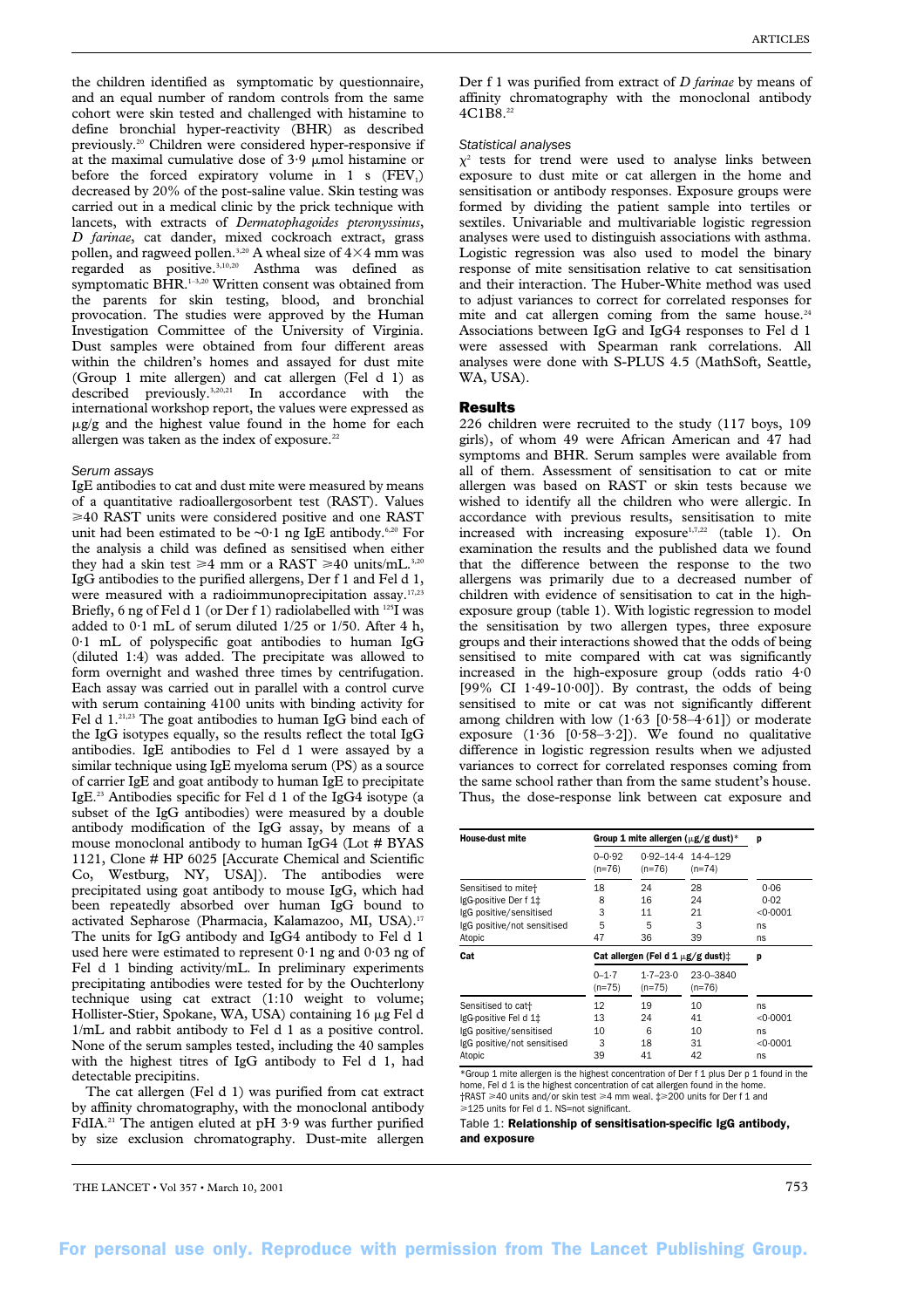

Figure 1: Prevalence of sensitisation to cat allergens and of IgG antibody to Fel d  $1 \ge 125$  units/mL for six equal-exposure groups for cat allergen

The range of exposure to Fel d 1 in  $\mu$ g Fel d 1  $\mu$ g and the number of children in each group is shown. The number of atopic children in each group starting with the lowest exposure group was 17, 22, 23, 18, 22, and 20.

sensitisation was not the same as the link between mite exposure and sensitisation.

The results for IgG antibodies to Fel d 1 or Der f 1 for children in different allergen exposure groups were compared with results for sensitisation to mite or cat (table 1). The prevalence of IgG antibody to Der f 1 increased with exposure in parallel with sensitisation. There were 13 children who had IgG antibody to Der f 1 who were not sensitised to mite allergen and these children were present in each exposure group. Serum IgG to Fel d 1 also increased with exposure. However, the prevalence of sensitisation to cat allergen was decreased in the highest exposure group, and in this group there were 31 children who had IgG antibody to Fel d 1 without evidence of sensitisation. The prevalence of atopy amongst children was similar in each of the three exposure groups (for both of the allergens; table 1). The results for IgG antibodies to Fel d 1 were further analysed in relation to sensitisation to cat allergen for six exposure groups (figure 1). The correlation between exposure to cat allergen and the prevalence of IgG was strong  $(\chi^{\scriptscriptstyle 2}$  test for trend, p<0·001 for each group). In the three highest exposure groups there were 41 children who had IgG antibody to Fel d 1 but were not sensitised to cat allergen; of these, 21 were atopic as





The values for IgG are a measurement of the total IgG antibodies to Fel d 1 and the unit 0.1 ng Fel d 1 bound/mL. The units for IgG4 are 0·03 ng Fel d 1 bound/mL, Spearman rank correlation between IgG and IgG4 for serum samples with >125 units IgG/mL was 0·7; p=0·001.

| Category                                     | Asthma<br>$(n=47)$ | No asthma<br>$(n=179)$ | Odds ratio<br>(99% CI) |
|----------------------------------------------|--------------------|------------------------|------------------------|
| Sensitisation                                |                    |                        |                        |
| Dust mite*                                   | 30                 | 40                     | $6.1(2.5-15.2)$        |
| Cat*                                         | 18                 | 23                     | $4.2(1.6-11.0)$        |
| Dust mite or cat*                            | 34                 | 49                     | $6.9(2.7-17.8)$        |
| Serum IgG antibody                           |                    |                        |                        |
| IgG+ to Der f 1+                             | 21                 | 27                     | $4.5(1.8 - 11.5)$      |
| IgG+ to Fel d 1+                             | 18                 | 60                     | $1.2(0.5-2.9)$         |
| IgG+ to Der f 1 or Fel d 1+                  | 31                 | 73                     | $2.8(1.2 - 6.8)$       |
| Total IgE ≥100 IU/mL                         | 33‡                | 69                     | $4.0(1.6-10.3)$        |
| Quantity of allergen                         |                    |                        |                        |
| Dust mite $\geq 2 \mu g/gS$                  | 30                 | 96                     | $1.5(0.6-3.6)$         |
| Cat ≥8 µg/g                                  | 18                 | 79                     | $0.8(0.3 - 1.9)$       |
| Dust mite $\geq 2$ µg/g or cat $\geq 8$ µg/g | 35                 | 131                    | $1.1(0.4-2.8)$         |

\*RAST ≥40 units/mL and/or skin prick ≥4 mm.  $\dagger$ ≥200 units/mL for Der f 1 and ≥125 units/mL for Fel d 1. ‡IgE for 46 or 47 children. §≥2 mg group 1 mite allergen/g of dust.

 $|| \geq 8$  µg Fel d 1/g of dust.

## Table 2: Univariate logistic regression analysis of risk factors for asthma

judged by the presence of a positive skin test to one of the other allergens tested. The serum samples were also assayed for IgE antibody to Fel d 1 and the results correlated strongly with the values for RAST to cat antigen  $(r=0.62; p<0.001)$ .

To further investigate the response to cat allergen the serum samples with the highest titres of IgG antibodies to Fel d 1 were assayed for IgG4 antibody to Fel d 1 by radioimmunoassay. The correlation between IgG4 and IgG antibodies to Fel d 1 was similar whether the children were sensitised to cat or not (figure 2). The correlation between IgG4 and IgG was 0·84 for cat-sensitised children and 0·66 for non-sensitised children  $(p<0.001)$  for each group. With values for the quantity of Fel d 1 bound by the antibodies, we estimated the contribution of IgG4 antibodies to the total IgG antibodies. The quantity of IgG4 varied widely from less than 5% to greater than 50%. Among the 54 children with detectable IgG4 antibodies to Fel d 1, the IgG4 was on average 20% of the IgG antibodies to Fel d 1.

In this cohort, 47 of the 226 children had asthma, defined as symptomatic BHR. Sensitisation to cat or mite allergens was associated with asthma; odds ratios 4·2 and 6·1 respectively (table 2). The presence of IgG antibodies to mite allergens was also significantly associated with asthma. By contrast, IgG antibodies to Fel d 1 were not associated with asthma. In accordance with this, the presence of IgG antibodies to Fel d 1 in the absence of sensitisation was not associated with asthma, odds ratio 0·63 (0·25–1·50). The risk factors for asthma were analysed by multivariate logistic regression analysis, with three models (table 3). In the first model, sensitisation to

| Category*                                  | Model 1<br>(dust mite) | Model 2<br>(cat) | Model 3<br>(combination) |
|--------------------------------------------|------------------------|------------------|--------------------------|
| Sensitisation                              |                        |                  |                          |
| Dust mite                                  | p<0.01                 |                  |                          |
| Cat                                        |                        | $p = 0.01$       |                          |
| Dust mite or cat                           |                        |                  | p<0.001                  |
| Serum IgG antibody                         |                        |                  |                          |
| lgG+ to Der f 1                            | $p = 0.09$             |                  |                          |
| IgG+ to Fel d 1                            |                        | $p = 0.63$       |                          |
| IgG+ to Der f 1 or Fel d 1                 |                        |                  | $p = 0.25$               |
| Total serum IgE                            | $p = 0.10$             | p<0.01           | $p = 0.31$               |
| Quantity of allergen                       |                        |                  |                          |
| Dust mite exposure ≥2 μg/g                 | p=0-74                 |                  |                          |
| Cat exposure ≥8 µg/g                       |                        | $p = 0.72$       |                          |
| High dust mite or cat exposure             |                        |                  | $p = 0.83$               |
| *For cut-off values see table 2 footnotes. |                        |                  |                          |

Table 3: Multivariate logistic regression analysis of risk factors for asthma

754 THE LANCET • Vol 357 • March 10, 2001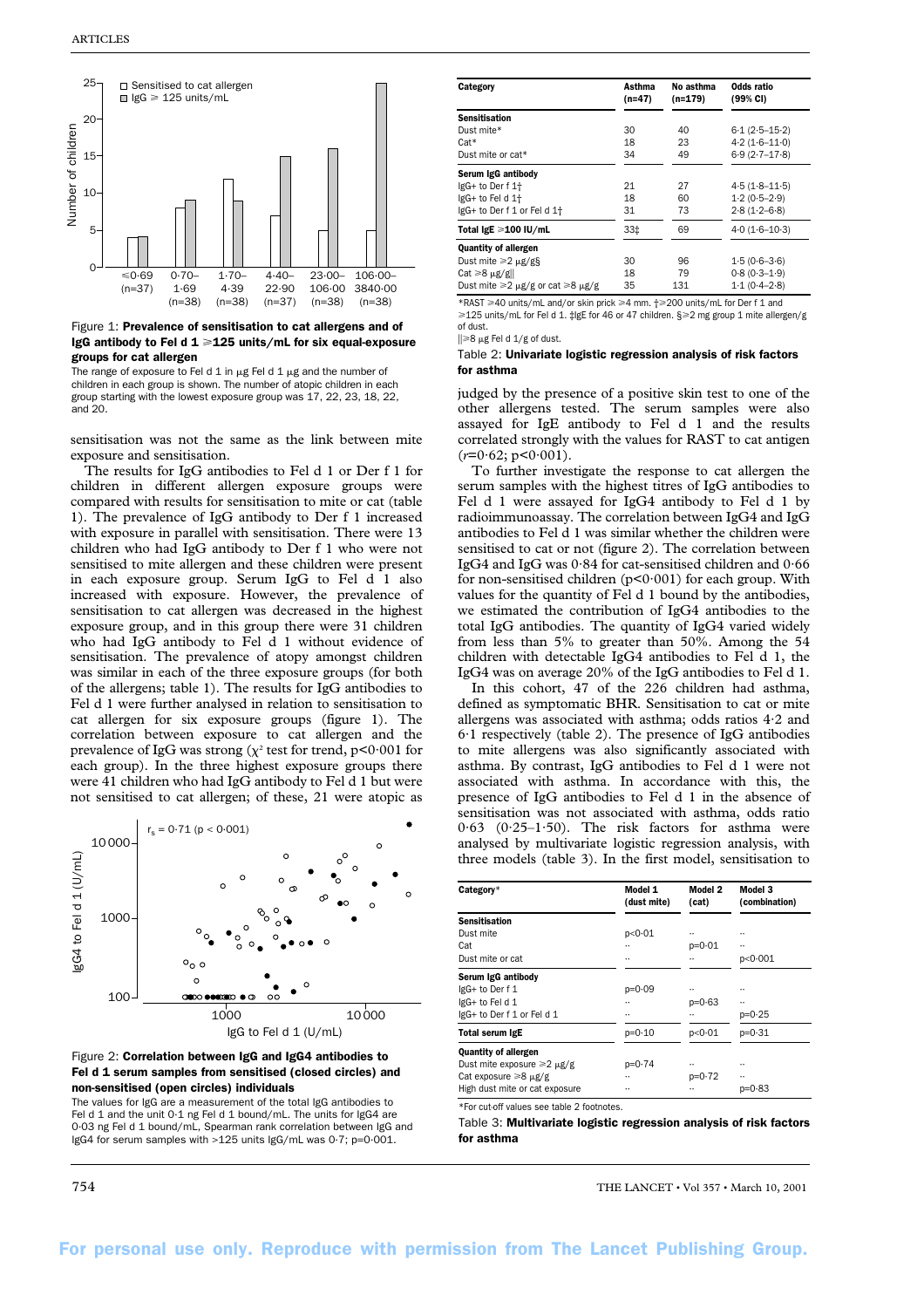mite was significant but IgG to Der f 1, total IgE, and mite allergen  $(2 \mu g)$  were not. In the second model, sensitisation to cat and total IgE were independent risk factors but neither IgG antibodies to Fel d 1, nor cat allergen exposure, were independently related to asthma. In the third model sensitisation to either allergen was compared with IgG antibody to either Fel d 1 or Der f 1, total serum IgE, and exposure to high concentrations of either allergen. In this model only sensitisation remained significant  $(p=0.0007)$ .

## **Discussion**

The immune response to common inhalant allergens includes IgG and IgA antibodies, as well as the IgE antibodies that give rise to sensitisation.23,25 In all epidemiological studies the aspect of this immune response that had been used to investigate the association with asthma is immediate hypersensitivity judged by skin tests or serum IgE antibodies. Extended exposure, either naturally or during immunotherapy, can progressively increase the expression of the IgG4 isotype.<sup>16,17,26,27</sup> Our results establish that a large proportion of children with high exposure to cat allergen make an IgG antibody response, including IgG4, without being allergic and without a risk of asthma. The quantity of IgG4 measured represents a large proportion of the IgG response as compared with results for allergic patients, total serum IgG4 values; and the IgG4 response to tetanus toxoid which is generally less than 1% of the IgG.16 There are two features of the IgG4 isotype that are relevant to the interpretation of these results. First, the primary cytokine that induces the gene for IgG4 in human B cells is IL-4.18,19 Thus, an antibody response with a high proportion of IgG4 should be regarded as similar to a Th2 response. Second, IgG4 antibodies do not give rise to precipitins because they are functionally monovalent.<sup>28</sup> Thus, the fact that none of the serum samples with high titre IgG antibody to Fel d 1 showed visible precipitins against cat extract is in keeping with the finding that a large proportion of the IgG antibody was IgG4.

In our cohort, most of the children with the lowest exposure to cat allergen had no detectable IgG antibodies. Furthermore, they did not report symptoms on exposure to cats, and they did not have any detectable skin-test response. The most likely explanation for these results is that these individuals had not made an immune response to cat allergens. Similarly, children raised in Los Alamos, New Mexico, who had very low, or no exposure to dustmite allergens, and no IgG or IgE antibodies to mite allergens, had probably not made a response to this antigen. It is important to recognise that the measurement of current exposure is being used here as a surrogate for the measurement of cumulative or lifetime exposure. However, the strong correlation between increasing exposure and IgG supports the relevance of the exposure measurements. High prevalence of IgG antibodies to allergens has previously been reported among animal handlers and beekeepers.16,17 In both situations extended high-dose exposure seems to produce an IgG and IgG4 antibody response. Among animal handlers, IgG antibody to rat urinary allergen without IgE can develop over a few years. Beekeepers who receive multiple stings may similarly develop IgG and IgG4 antibodies without IgE.<sup>16,2</sup>

The range of cat exposure in our cohort was wide (figure 1). We have previously reported that most houses with a cat have  $>8$   $\mu$ g Fel d 1 per g of dust, but that occasional houses without a cat have concentrations as high as 80  $\mu$ g Fel d 1 per g of dust.<sup>3</sup> Concentrations of cat allergen as low as  $0.6 \mu g$  per g are only common in a community where very few families keep a cat in the house.4,6,20 The results establish that the dose-response link between exposure and sensitisation for cat allergen is different from the dose response for mite allergen. The results suggest that the maximum prevalence of sensitisation to cat occurred with moderate exposure. Previous results have shown that moderate exposure to cat allergen can result in sensitisation of a significant proportion of the population.3,7,8,10 Previous reports such as that of the MAS study<sup>7</sup> appear to conflict with our results, since they observed a linear dose-response link between cat exposure and sensitisation.7 However, the maximum concentrations of Fel d 1 they found in the homes they sampled were  $1-10 \mu g/g$  dust. These values are not only much lower than our high exposure group, but also much lower than those reported from the UK and New Zealand.29 Indeed, the results suggest that measurement of exposure in  $\mu$ g of Fel d 1 per g of dust is a better predictor of the immune response than the reported presence of a cat in the house. The possibility that allergic families had chosen not to keep cats is not supported by our finding that the proportion of atopic children was similar in each of the exposure groups shown in table 1 and figure 1.<sup>8</sup> The high prevalence of IgG antibody to Fel d 1 without sensitisation (almost 20% in our study), suggest that this non-allergic response is the explanation for the decreased prevalence of sensitisation to cat allergen that has now been observed in studies from Scandinavia and New Zealand, as well as the USA.8–11 The results from the European Community Respiratory Health Survey (ECRHS)<sup>9</sup> provide another estimate of the scale of the phenomenon we are investigating. In the centres from New Zealand and Australia, 50% of the families reported owning a cat, but the prevalence of sensitisation to cat was only 10% compared with value of 30% to dust mite.<sup>9</sup> Thus, the prevalence of cat sensitisation was less than a third of the prevalence that would be predicted if the dose-response link for cats was the same as that for mite.

Our results do not support the general recommendation that families should avoid having a cat in order to prevent sensitisation of their children. However, in our data, high exposure appears to be protective for some children and a risk factor for others, and it is possible that this difference is genetically controlled. The reasons why an IgG antibody response to Der f 1 without IgE antibodies to mite is much less common than for cat allergen are not clear. The concentrations of Der f 1 were lower than those for Fel d 1, however this difference alone is not sufficient to explain the results. Given the high concentrations of mite (and cat) allergens reported from New Zealand, one would expect to see some evidence for tolerance to mite allergens among children raised in that country.<sup>9,29</sup> The fact that it is possible to measure these allergens in absolute units (ie,  $\mu$ g) should not be taken to imply that the biological potency of  $1 \mu$ g Fel d 1 is equal to 1  $\mu$ g of Der f 1. Given the fact that cat allergen, unlike mite allergen, is persistently airborne in houses, the quantity of cat allergen inhaled is possibly far higher than the quantity of mite allergens inhaled. Alternatively, it is well established that this biochemical activity influences the humoral response to these proteins.22,30 Understanding the mechanisms by which cat allergen can induce a "tolerant" immune response, or alternatively the reasons why dust-mite allergen does not, may be of great importance in understanding the factors that influence the prevalence of allergic disease in the more-developed world.

The observation that children exposed to cats or other animals in their houses are less likely to have asthma or a positive skin test has been interpreted as evidence supporting the cleanliness hypothesis. Our results could be

THE LANCET • Vol 357 • March 10, 2001 755